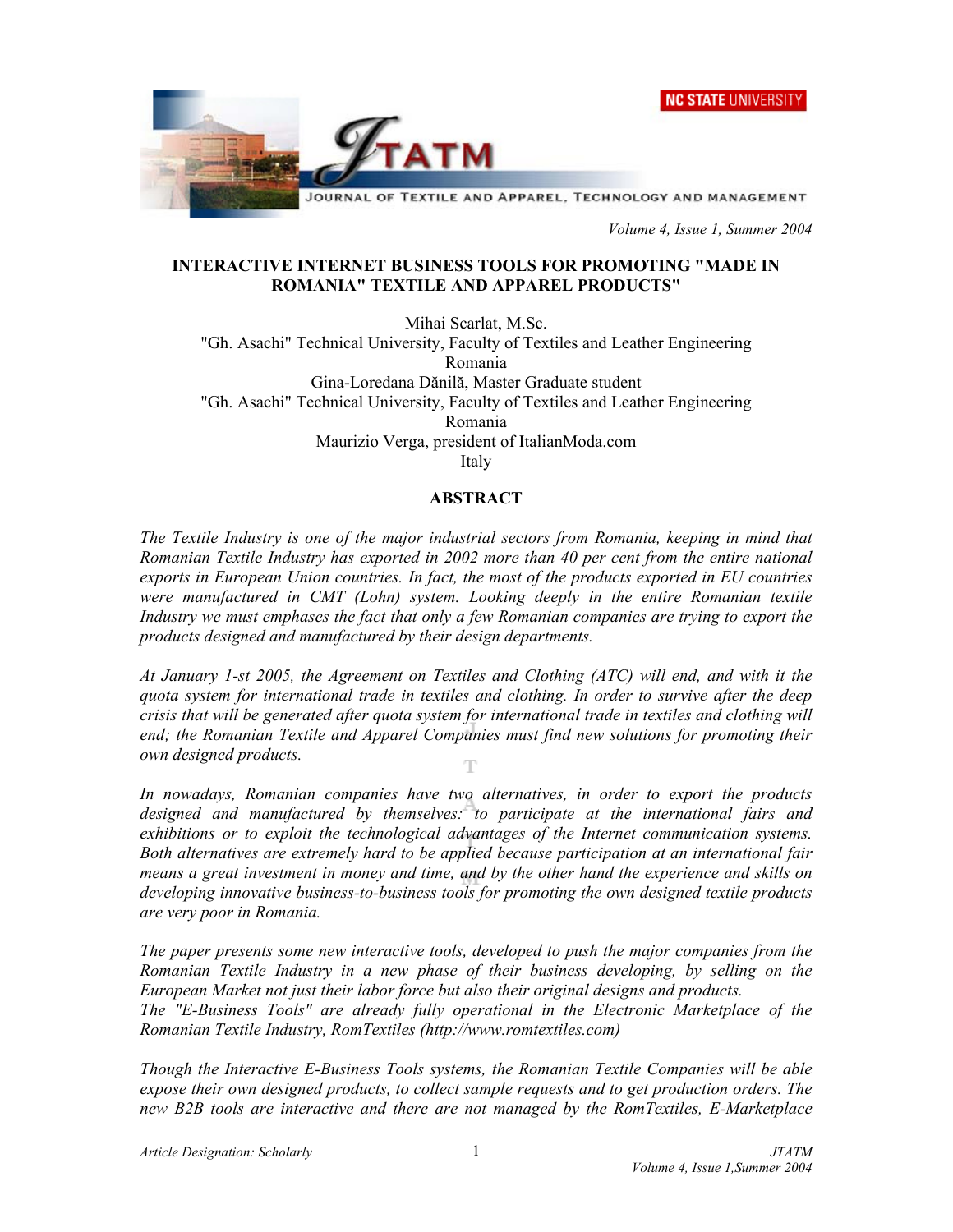*administrators those tools are individually managed by the Romanian Textile companies, over the Internet.*

*Key words: Electronic Marketplace, B2B, textile, Internet, electronic marketing, apparel, CMT*

# **1. Introduction**

The exponential developing of the ITC offer, though the Internet, a new commercial medium, used for communication, cost reduction, management of suppliers, streamlining logistics and reaching the consumer [3]. The Internet has been described as the world's most important network, and allows companies to build links directly with customers, suppliers within the supply chain, whilst at the same time being flexible, dynamic and affordable for companies of all sizes [3].

Of course that the Internet didn't solved all the information problems, because the information is not an entirely digitizable commodity, and there are still a large numbers of transactions require face to face (F2F) interaction. This is why the Internet does not appear to have a major bite on some B2C transactions, including those from the textile and apparel industry. A major obstacle in the developing of B2C transactions on apparel sector is the fact that T many of the characteristics of a textile products, like: touch and feel, fit, even the A. color cannot be reproduced yet virtually [4].

T On the B2B transactions for textile and apparel industry, the situation is different, because the Internet B2B systems, allows companies to reduce purchasing costs, reduce inventory, lower cycle time and lower costs of marketing. [3]. An argument for the expansion of the B2B systems in Textile and Apparel Industry is that "eMarket Services", an international independent collaboration of trade promotion organizations has been listed 45 Electronic Marketplaces, from this sector, on its directory (<http://www.emarketservices.com>).

An Electronic Marketplace (eMarketplace) is a web site with trading functions for several buying and several selling companies. The provider of the electronic marketplace has no control over the prices of the products. Buyers and sellers do business with each other and pay a fee to the eMarketplace. The electronic marketplace has some trading functions like price negotiation in the form of an auction or catalogue of products with the possibility to request a quote or order online [2].

### **2. The Situation of the eMarketplaces for Textiles and Fashion Industry in Europe<sup>1</sup>**

Letizia Gallacci and Giovanni Luca Atena, in their report, *" E-marketplaces in the Textile and Leather Sector",* published in December 2003, shown that the number of European eMarketplaces for Textile and Fashion Industry has been growing from 13 to 45 between June 2001 and October 2003 [1]. In Table no 1 it is shown the geographical distribution of eMarketplaces in Europe according with "eMarket Services" data.

 $\overline{a}$ 1 Letizia Gallacci, Giovanni Luca Atena, " Emarketplaces in the Textile and Leather Sector", special report compiled for eMarketServices, December 2003,

[http://www.emarketservices.com/reports\\_facts/p](http://www.emarketservices.com/reports_facts/p) df/Report031203\_Textile.pdf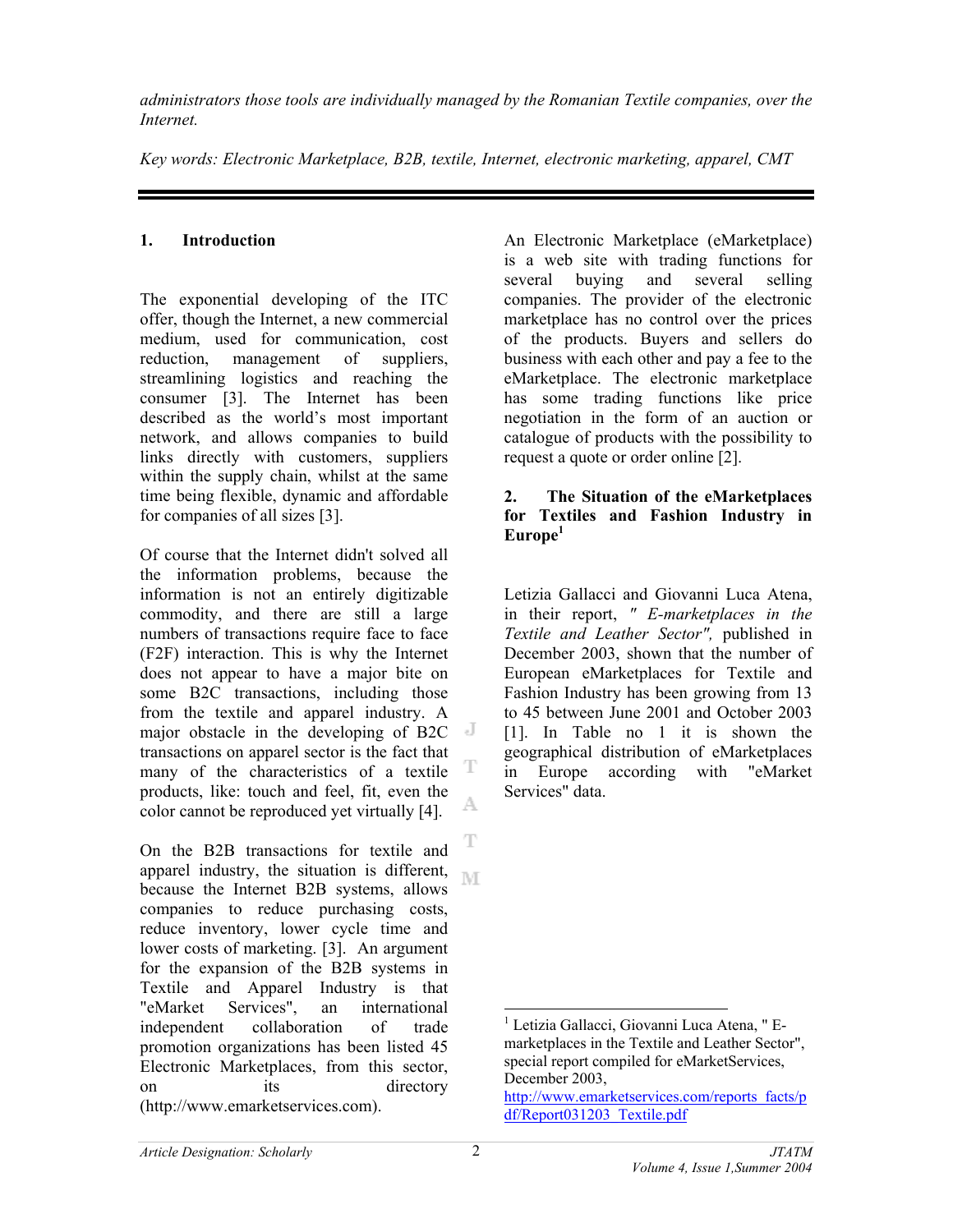| Country         | No of eMarketplaces | Country        | No of eMarketplaces |
|-----------------|---------------------|----------------|---------------------|
| Belgium         |                     | Netherlands    |                     |
| <b>Bulgaria</b> |                     | Portugal       |                     |
| France          |                     | Poland         |                     |
| Germany         |                     | Romania        |                     |
| Italy           | 13                  | Spain          |                     |
| Hungary         |                     | United Kingdom |                     |

**Table 1.** The geographical distribution of eMarketplaces in Europe.

From the total amount of the Electronic Marketplaces presented in table no 1, 33% are focused in a particular geographical region, coinciding with the country where the e-marketplace has its head office. In the apparel and textiles sectors it is common for sellers from a particular country to offer locally produced products on a global scale. This is the case for e-marketplaces in Italy, Spain and a few Eastern European countries.

### **3. Short introduction in Romanian Textile and Apparel Industry**

The Textile Industry is one of the major industrial sectors from Romania, keeping in mind the following issues:

- There are more than 5,000 Textile and Apparel Companies, with more than 600,000 employees;
- 99.9% Private Capital;
- Export orientated: Romanian Textile Industry has exported in 2002 more than 40 per cent from the entire national exports in T European Union countries; A.

A negative fact is that today, the most of the Romanian Textile companies are working in CMT system (also named Lohn system). In M the CMT system (Cut, Make and Trim) the subcontractors companies are responsible for providing the labor and machinery to assemble garment s for manufacturers, wholesalers or designers. The customer provides raw materials, patterns and marketing. Finished goods are returned to the contractors companies for quality control and dispatch and are sold on their band name, with a great profit. For example, in Romania for a woman overcoat an UK company pay to its subcontractor 10

USD/unit and sell in England the same overcoat for 200 GBP.

At January  $1<sup>st</sup>$  2005, the Agreement on Textiles and Clothing (ATC) will end, and with it the quota system for international trade in textiles and clothing. In order to survive after the deep crisis that will be generated after quota system for international trade in textiles and clothing will end; the Romanian Textile and Apparel Companies must find new solutions for promoting their own designed products.

Matthias Knappe shown in his article, *"Textiles and Clothing: What Happens After 2005?",* published in *International Trade Forum* (issue 2/2003) that the Electronic applications can be exploited by the textile and apparel companies, in order to remain an important source for international professional buyers. According to Matthias Knappe *"E-applications facilitate sourcing and supply chain management; production planning; design and forward integration, including Internet sales. The main goal of eapplications is to increase flexibility and to shorten the overall value chain, thus reducing lead-time. A shift to e-applications also highlights that a company is both competitive and willing to adjust to the demands of the market"* [5]

## **4. Electronic Marketplace for the Romanian Textile and Apparel Industry**

The main goal of the Romanian Textile Electronic Marketplace (RomTextiles) is to promote the textile products designed and manufactured in Romania and this fact will improve the promotion and finally the

T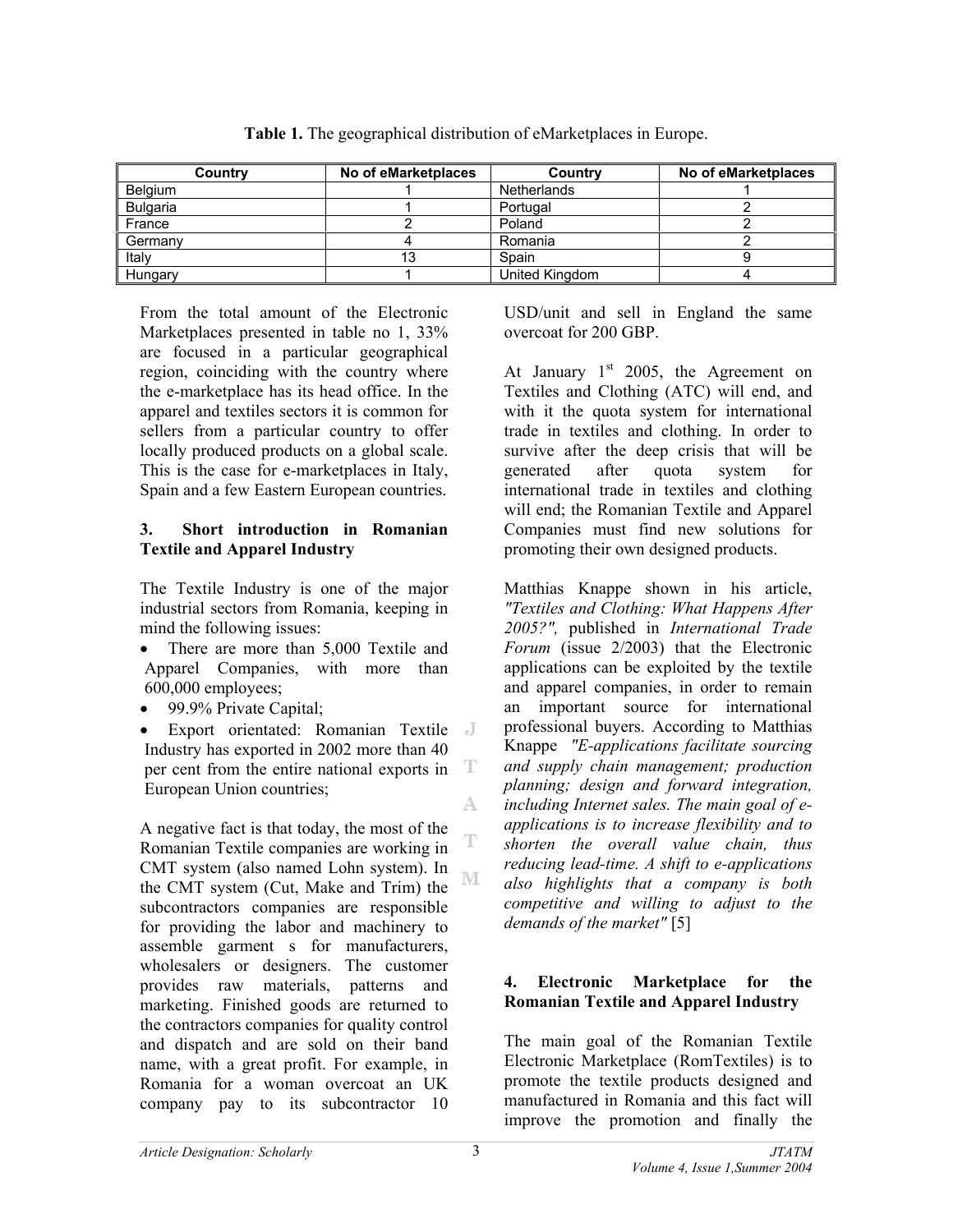export of the textile products designed, not just manufactured, in this country.

The Electronic Marketplace was launched on the Internet in December 2001, at the [http://www.romtextiles.com/.](http://www.romtextiles.com/) The system was designed on an English language platform, like a vertical business Marketplace where professionals, may find whatever they have been looking for: any kind of product, manufacturing process and service from the most qualified Romanian suppliers in the Fashion and Textile industry.

In his short history, RomTextiles has been mentioned by many international publications like: *ItaliaOggi, ImagesFashion, Financial Times, Fashion Business International* like a real source of information for any international professional buyer willing to find suppliers in Romanian Textile and Apparel Industry.

Table 2., shows the visibility of the RomTextiles Marketplace on the *Google* search engine by searching with the common key phrases, in English language.

|  | Table 2. The visibility of the RomTextiles Marketplace on the Google search engine |  |  |
|--|------------------------------------------------------------------------------------|--|--|
|  |                                                                                    |  |  |

| <b>Key phrase</b>            | <b>URL</b>                 | Page        | Page position  |
|------------------------------|----------------------------|-------------|----------------|
| romanian textile             | http://www.romtextiles.com | 1           |                |
| romanian apparel             | http://www.romtextiles.com | 1           | 1              |
| romanian silk                | http://www.romtextiles.com | 1           | 1              |
| romanian cotton              | http://www.romtextiles.com | 1           | 3              |
| romanian fabrics             | http://www.romtextiles.com | 1           |                |
| romanian knitting            | http://www.romtextiles.com | 1           | $\overline{2}$ |
| romanian yarns               | http://www.romtextiles.com | $\mathbf 1$ |                |
| romanian fashion             | http://www.romtextiles.com | 1           |                |
| romanian clothing            | http://www.romtextiles.com | 1           | $\mathcal{P}$  |
| romanian textile marketplace | http://www.romtextiles.com | 1           |                |
| romanian home textiles       | http://www.romtextiles.com | 1           |                |
| romanian leather             | http://www.romtextiles.com | 1           |                |

There are two main sets of tools delivered T by the RomTextiles Electronic Marketplace:

- *Promotional and Marketing Tools* 
	- **-Listing** of the company in the marketplace's Search Engine and Directory;

**-Storefront** (mini WEB site) showcasing the company and its offer.

# **LISTING**

Each Romanian company registers to the marketplace and its basic data are published

when matching a search engine query or browsing the directory of product categories. Data includes the following information:

- Company Name;
- Short description in English language (featuring key words related to the company's offer);
- Address, Phone & Fax Number, E-Mail Address;
- Storefront button (link to the company's Storefronts available in the marketplace);

The listing appears in the eMarketplace when:

M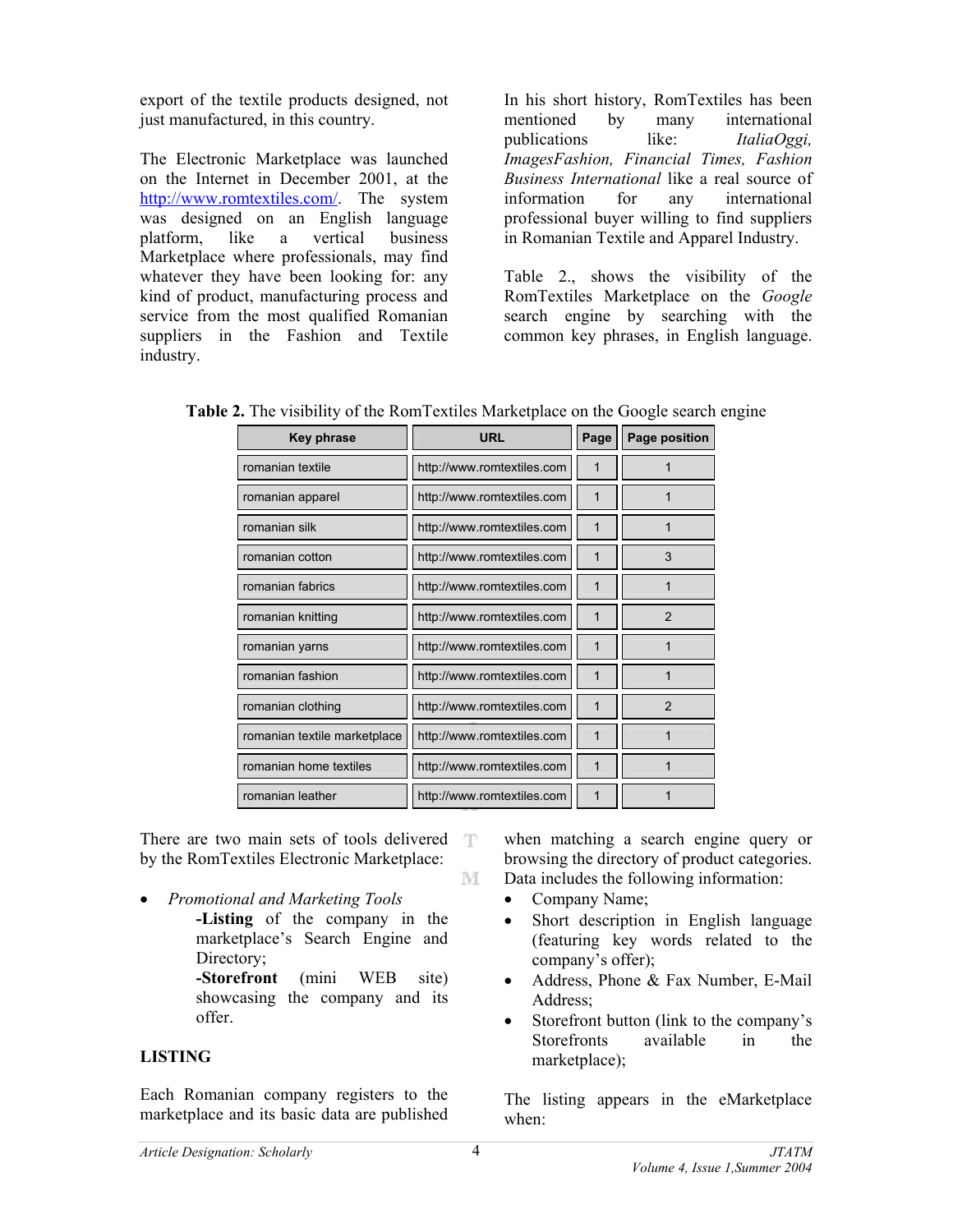- A visitor run a query through the search engine available in the marketplace;
- A visitor browses the Directory of Product Categories available in the marketplace.

### **STOREFRONT**

The Storefront is a 1-page WEB site, which introduces the company joining the marketplace. It has been carefully studied as an effective business tool able to let buyers

understand quickly and with no misunderstanding what each company joining the marketplace is really able to offer. The whole text is in English language.

The companies that are working in CMT (Lohn) systems and also, the companies willing to promote their own designed products can use the Promotional and Marketing Tools.



**Figure 1.** Storefront for a Romanian apparel company

Ŧ

# • *E-Business Shops*

This service of the Romanian Textile MI Marketplace, Electronic Catalog, is pushing the concept of supporting the "Made in Romania" textile products export in this highly competitive world, where communication is a must. The Electronic

Catalog is an advanced B2B tool designed to help Romanian companies to jump from CMT to direct sales. The companies currently having an advanced Business-to-Business Electronic Catalog, are exposing their own designed products, are collecting sample requests and then can get production orders.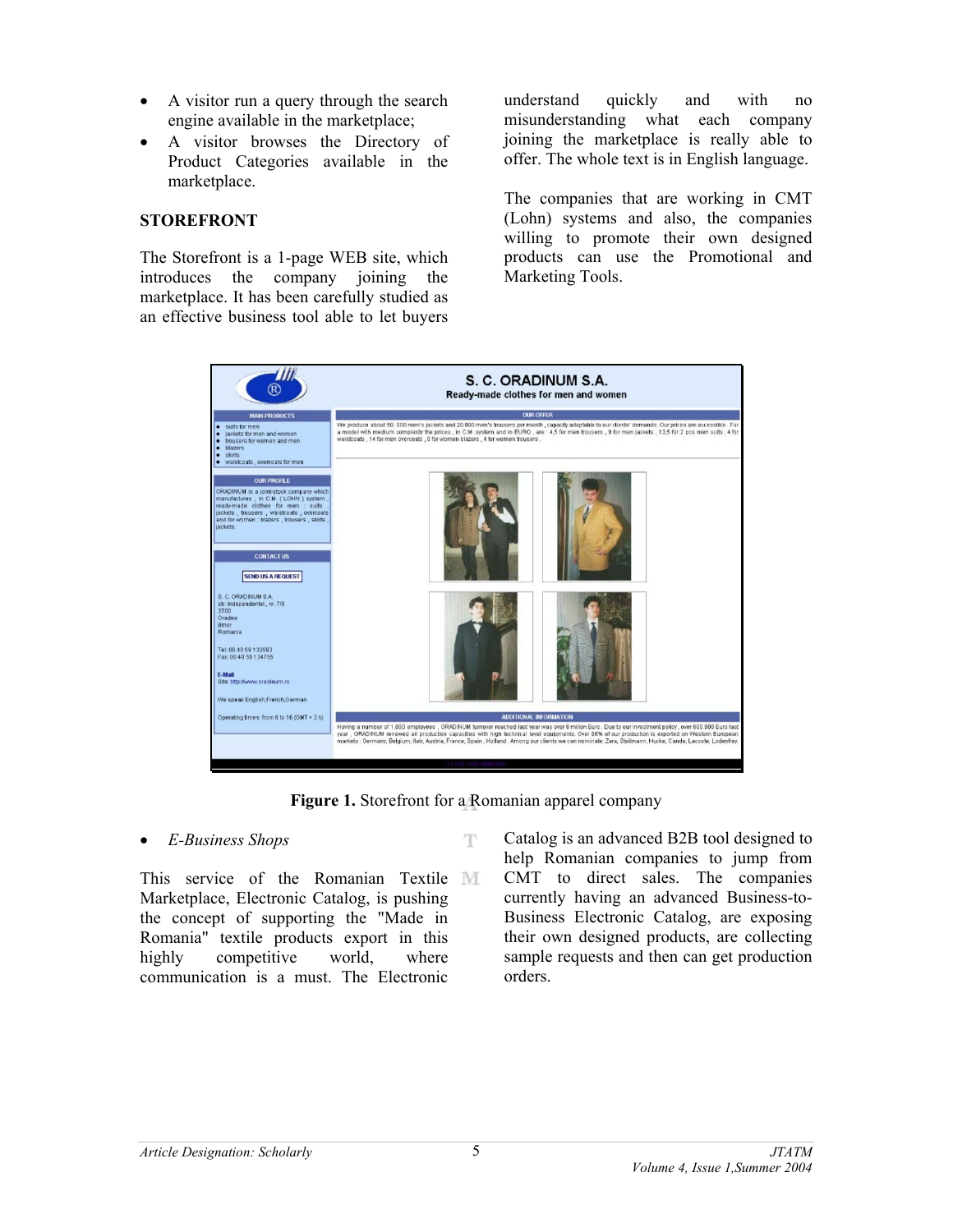

**Figure 2.** Items exposed the public area of the Electronic Catalog

Figure 3., shows the details of a product exposed in an Electronic Catalog. We must emphasis the fact that this tool is developed only for the companies willing to promote only their own designed products not for those that are working in CMT system.

 $_{\rm d}$ T A  $\mathbb T$ 

M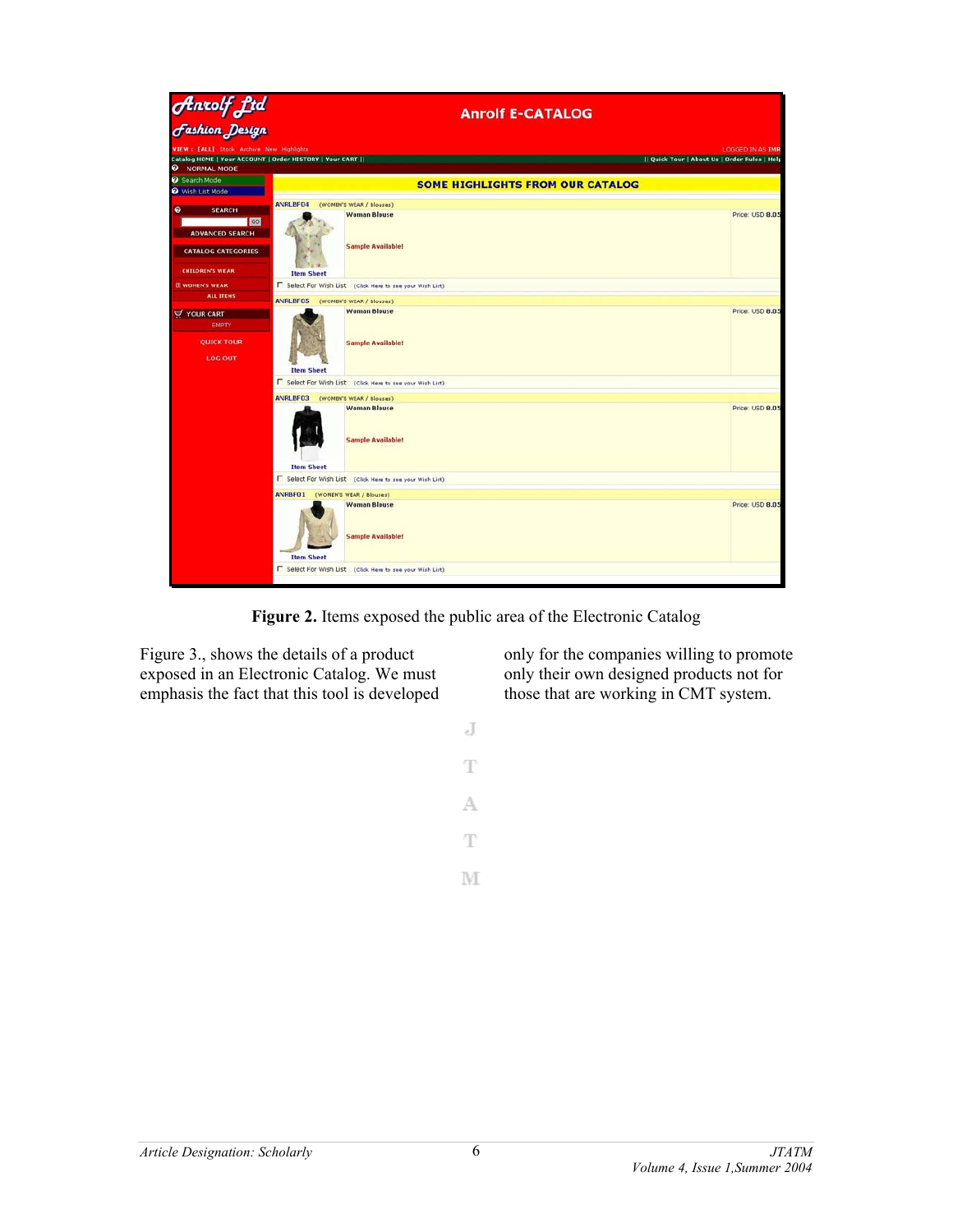

Figure 3. The details of a product exposed in an Electronic Catalog. *a – The product in normal size; b –The main characteristics of the product; c –On-line Place Order button; d – Zoom Window*

 $\overline{A}$ 

T

The Electronic Catalogs are not managed by the eMarketplaces administrators; those tools are individually managed by the joined companies. This means, when visiting an Electronic Catalog, the international professional buyers will find just products from the company managing it.

For browsing the products exposed in RomTextiles Electronic Catalogs the users A must register their data. The administrator of T the catalog can allow or not a user to see all the products or just the products exposed in M the public area.

Every item exposed in the Electron Catalog has price and description. By simply clicking on one of the displayed items the customers will get a full description of the item's price, size range, colorways available, quality and purchase information

The customers can make an order through an on-line form. The order is sent by e-mail to the textile company that manages the Catalog. Usually at the beginning the customer buys a very small quantity of the product (one or two pieces), just to get an idea of it. Afterwards, if he is satisfied, he makes other orders for higher amounts: at that point it start negotiating over the price. The price negotiation happens off-line. The eMarketplace works basically as a "contact generator".

The example from figure 4 shows how the E-business Tools from RomTextiles Marketplace are generating business leads to the Romanian Companies that joined in the system.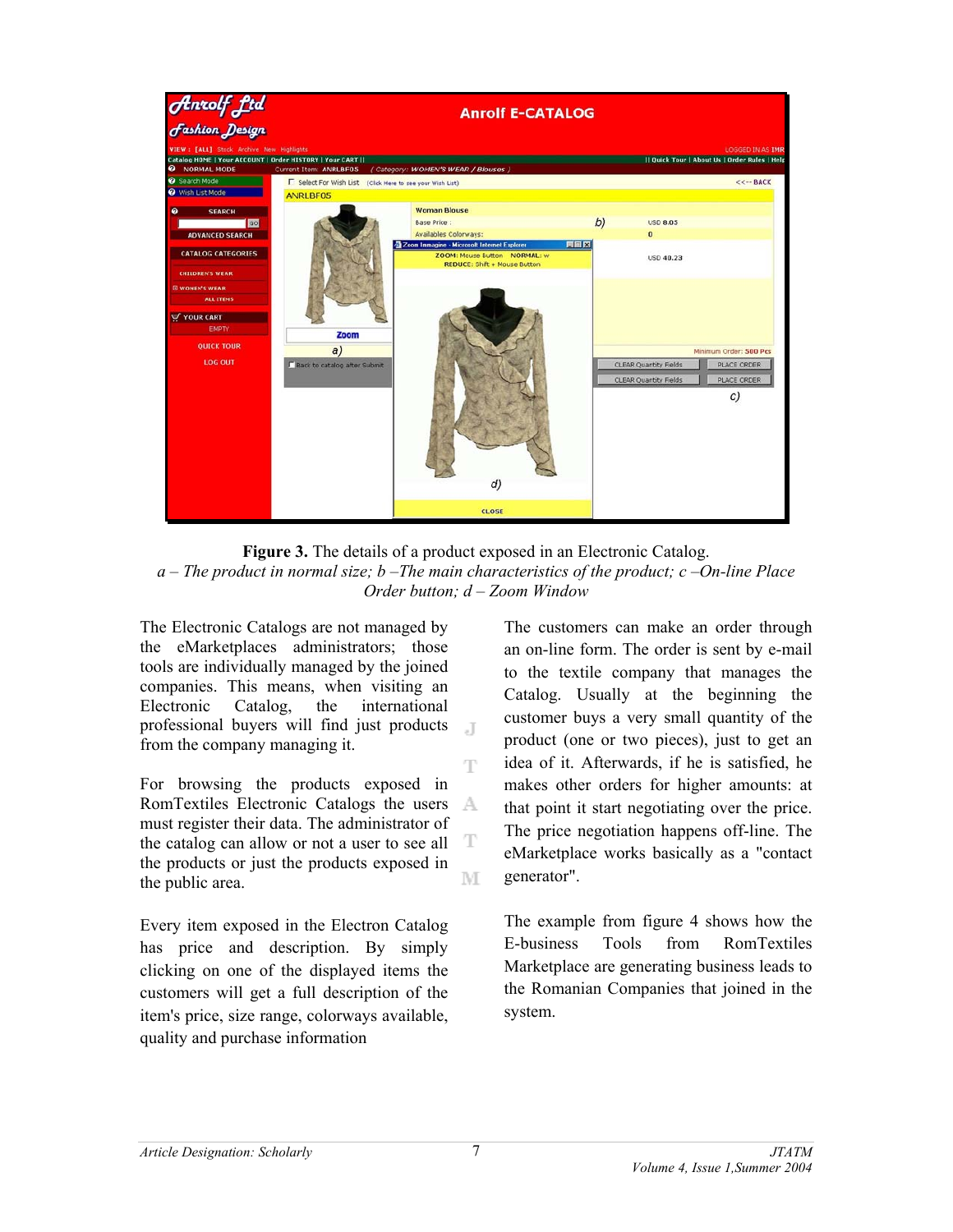

**Figure 4.** The business leads generating process though the RomTextiles Electronic Catalogs

## **5. Conclusions**

- The Electronic Catalogs allows the Romanian Textile Companies to sell their own designed products on the International market, and to increase their profit. Also the advanced business-to-business tools from the RomTextiles Electronic Marketplace will offer the possibility to those companies that now are working only in CMT (Lohn) system to survive the crisis  $\mathbb{A}$ that will be generated in the Textile and Apparel Industry, after the Lohn system will disappear from **NT** Romania.
- Using English as its working language, the Electronic Catalogs allows the foreign buyers to exploit the reputation of the Romanian Textile and Apparel products to make rapid contact with a vast number of textile and clothing suppliers.
- The main limits for the Electronic Catalogs expansion, at the present time are:
	- o The expansion of the Romanian un-professionals web sites claiming that they can expand the exports of the textile and Apparel Companies, by their services
	- o Paucity of marketingoriented people in most SMEs;
	- o Paucity of people having even a basic knowledge of E-Mail writing and Marketing, as well as other techniques to have business through Internet;
	- o Problems with foreign languages;
	- o Problems to deal with distant possible customers;
	- o Bad or odd ideas about Internet.